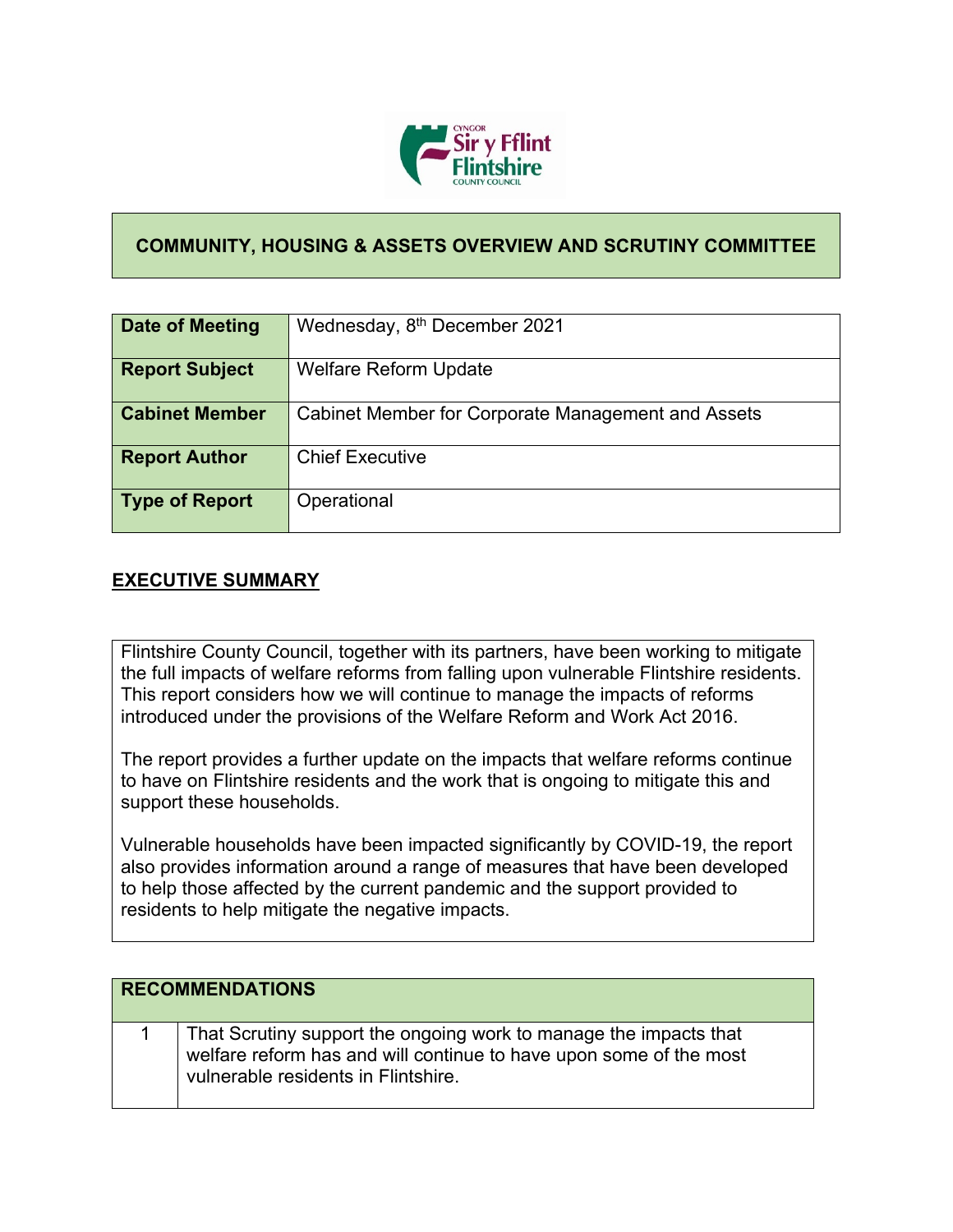## **REPORT DETAILS**

| 1.00 | <b>EXPLAINING THE WELFARE REFORM UPDATE</b>                                                                                                                                                                                                                                  |  |  |
|------|------------------------------------------------------------------------------------------------------------------------------------------------------------------------------------------------------------------------------------------------------------------------------|--|--|
| 1.01 | Removal of the Spare Room Subsidy– More commonly referred to as the<br>Bedroom Tax, this reform relates to restrictions of Housing Benefit or<br>Universal Credit where the claimant is under occupying the property. The<br>restrictions are:                               |  |  |
|      | 14% reduction to the eligible rent where a person living in a social landlord<br>property, has one or more "spare bedroom"<br>25% reduction to the eligible rent where a person living in a social landlord<br>property, has two or more "spare bedrooms"                    |  |  |
| 1.02 | According to latest statistics provided by the Department for Work & Pensions<br>(DWP) as at August 2021 16436 recipients of Housing Benefit in Wales had a<br>reduction to their weekly award. No equivalent data is currently published for<br>Universal Credit customers. |  |  |
|      | <b>Impact in Flintshire</b>                                                                                                                                                                                                                                                  |  |  |
| 1.03 | Currently, a total of 485 households in Flintshire are subject to a reduction in<br>their housing benefit payments as a result of the Bedroom Tax A Breakdown<br>is provided in the chart below.                                                                             |  |  |
|      | <b>Bedroom Tax</b>                                                                                                                                                                                                                                                           |  |  |
|      | 375<br>400                                                                                                                                                                                                                                                                   |  |  |
|      | 350                                                                                                                                                                                                                                                                          |  |  |
|      | 300                                                                                                                                                                                                                                                                          |  |  |
|      | 250                                                                                                                                                                                                                                                                          |  |  |
|      | 200                                                                                                                                                                                                                                                                          |  |  |
|      | 150<br>110                                                                                                                                                                                                                                                                   |  |  |
|      | 100                                                                                                                                                                                                                                                                          |  |  |
|      | 50                                                                                                                                                                                                                                                                           |  |  |
|      | $\Omega$                                                                                                                                                                                                                                                                     |  |  |
|      | No of Households                                                                                                                                                                                                                                                             |  |  |
|      | $\blacksquare$ 14% $\blacksquare$ 25%                                                                                                                                                                                                                                        |  |  |
|      | The reduction in Housing Benefit for people who are subject to the Bedroom<br>Tax in Flintshire is around £8,500 per week which is around £442,000 per<br>year.                                                                                                              |  |  |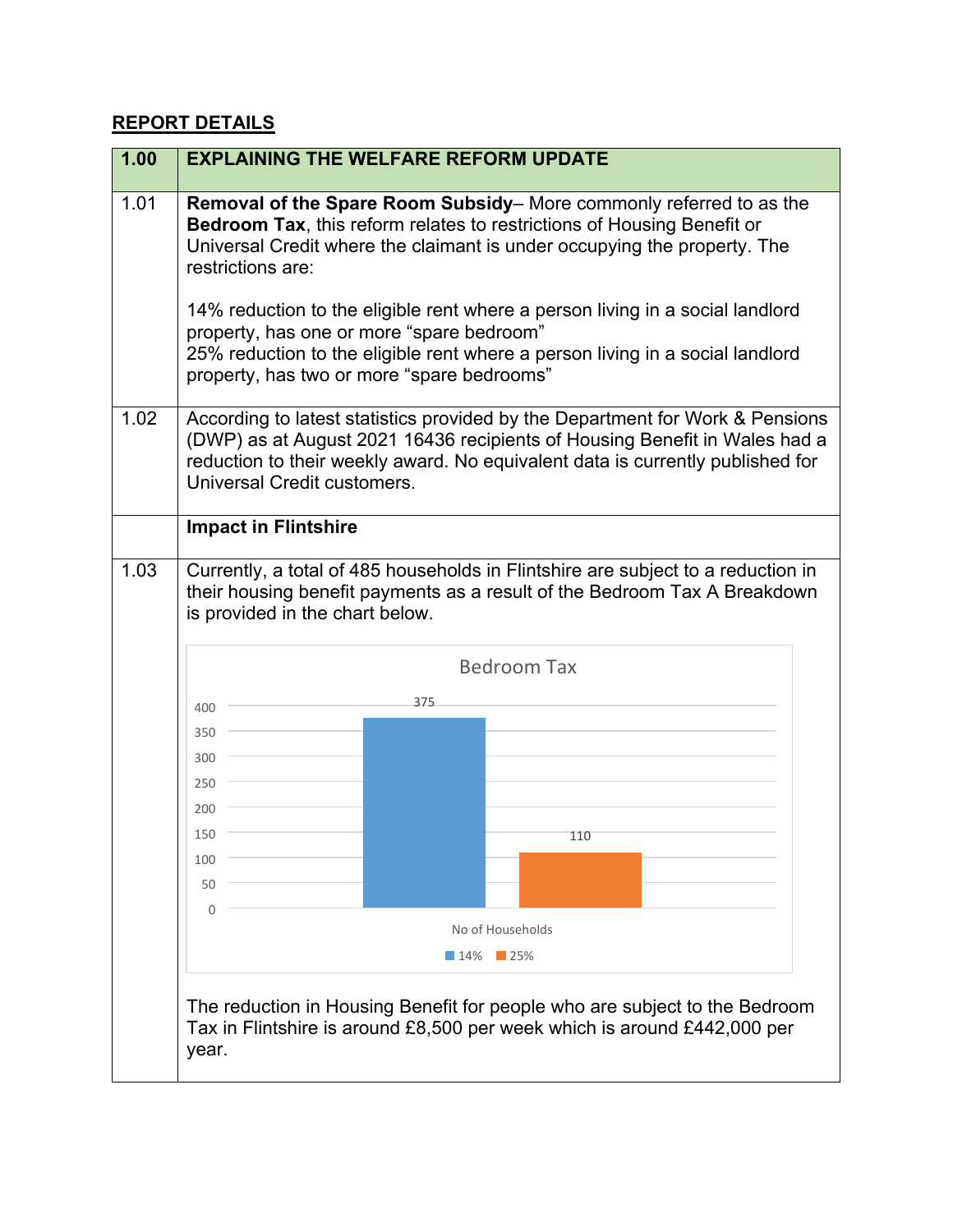| 1.04 | This means that tenants affected by this restriction have to find this extra<br>money to pay their rent.                                                                                                                                                          |
|------|-------------------------------------------------------------------------------------------------------------------------------------------------------------------------------------------------------------------------------------------------------------------|
| 1.05 | The data here is limited to those tenants who still claim housing benefit. The<br>Bedroom Tax is a restriction that also is applied to Universal Credit (UC),<br>however, the council does not have access to this data to be able to report on<br>this position. |
|      | <b>Benefit Cap</b>                                                                                                                                                                                                                                                |
| 1.06 | The total amount of annual 'out of work' benefit income which a 'working-age'<br>household can receive is set at (figures for households outside of greater<br>London):                                                                                           |
|      | £20,000 <sup>1</sup> for couples and lone parents $(£383.56pw)$<br>£13,400 for single claimants (£256.99pw)                                                                                                                                                       |
| 1.07 | The latest figures at May 2021 shown that there is a total of 993 households<br>in Wales were subject to a reduction in their housing benefit only. The data is<br>unavailable to be able to report for those in receipt of UC.                                   |
|      | <b>Impact in Flintshire</b>                                                                                                                                                                                                                                       |
| 1.08 | At May 2021 there were 21 households in Flintshire which were subject to a<br>reduction in their housing benefit or UC as a result of the benefit cap being<br>applied. This is collective loss of income for these residents of around £1,181<br>per week.       |
|      | Universal Credit and Removal of the £20 Uplift                                                                                                                                                                                                                    |
| 1.09 | At September 2021 the DWP confirmed 277,886 customers in Wales were in<br>receipt of UC of which 42% were working, this is comparable to the<br>percentages for the rest of Wales at around 38%.                                                                  |
|      | The £20.00 Universal Credit uplift was removed on the 6 <sup>th</sup> October 2021.                                                                                                                                                                               |
|      | <b>Impact in Flintshire</b>                                                                                                                                                                                                                                       |
| 1.10 | At September 2021 the caseload for Flintshire customers in receipt of UC has<br>reduced slightly to 12,951 compared to 13,156 in September 2020. This<br>represents a small reduction of 1.55%.                                                                   |

 $_1$  For information - in Greater London area the benefit cap is set at £23,000 for couples/lone parents and £15,410 for single claimants.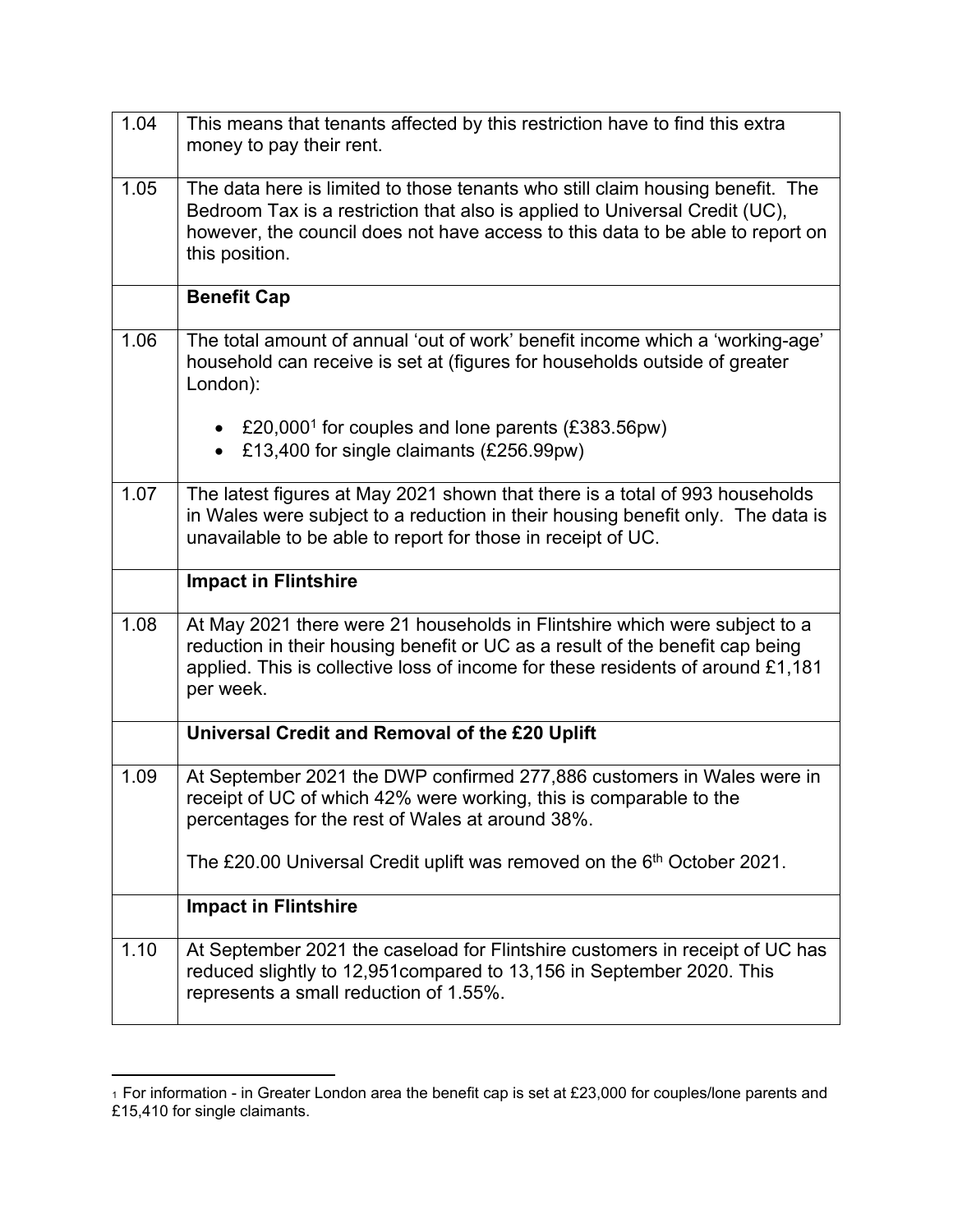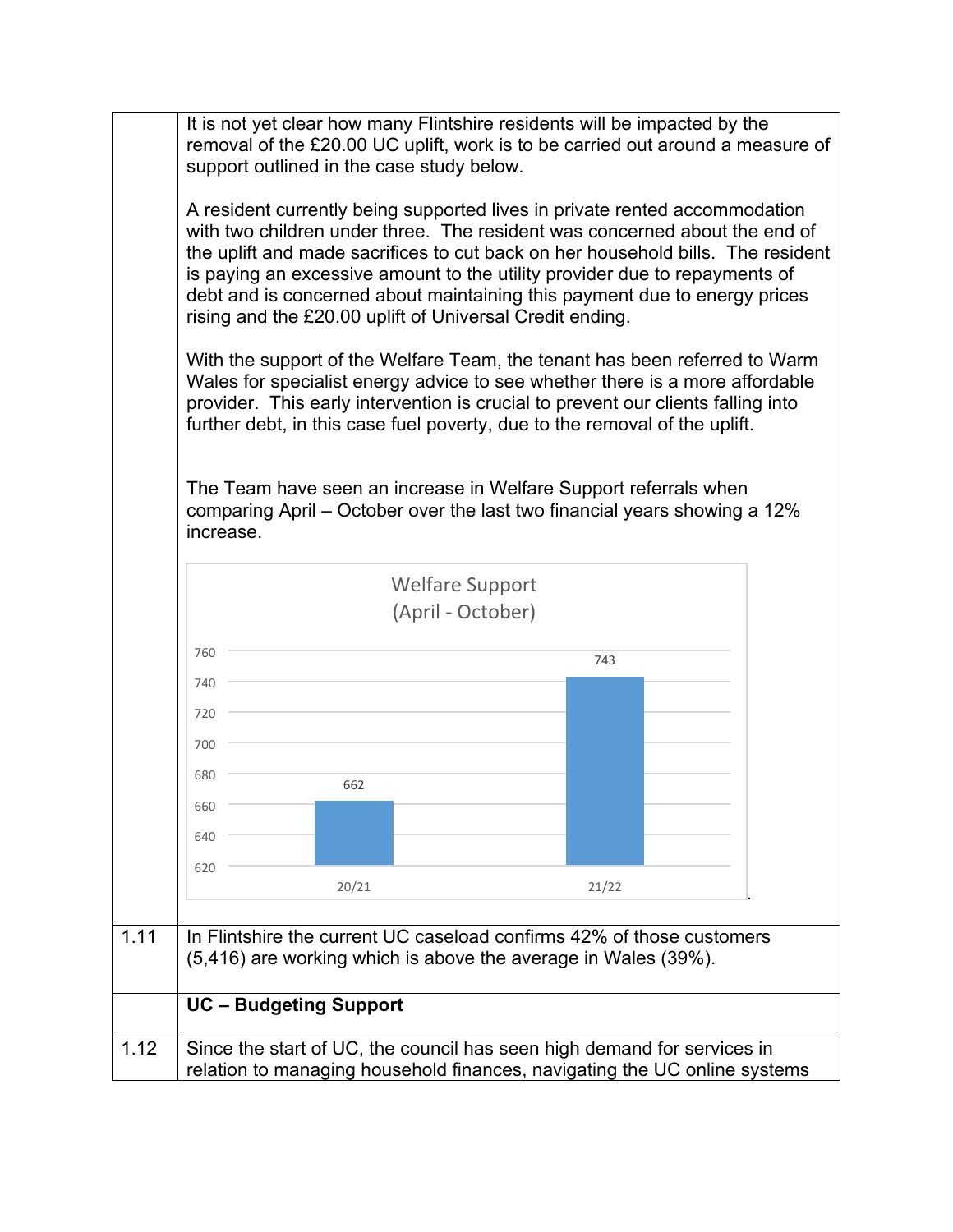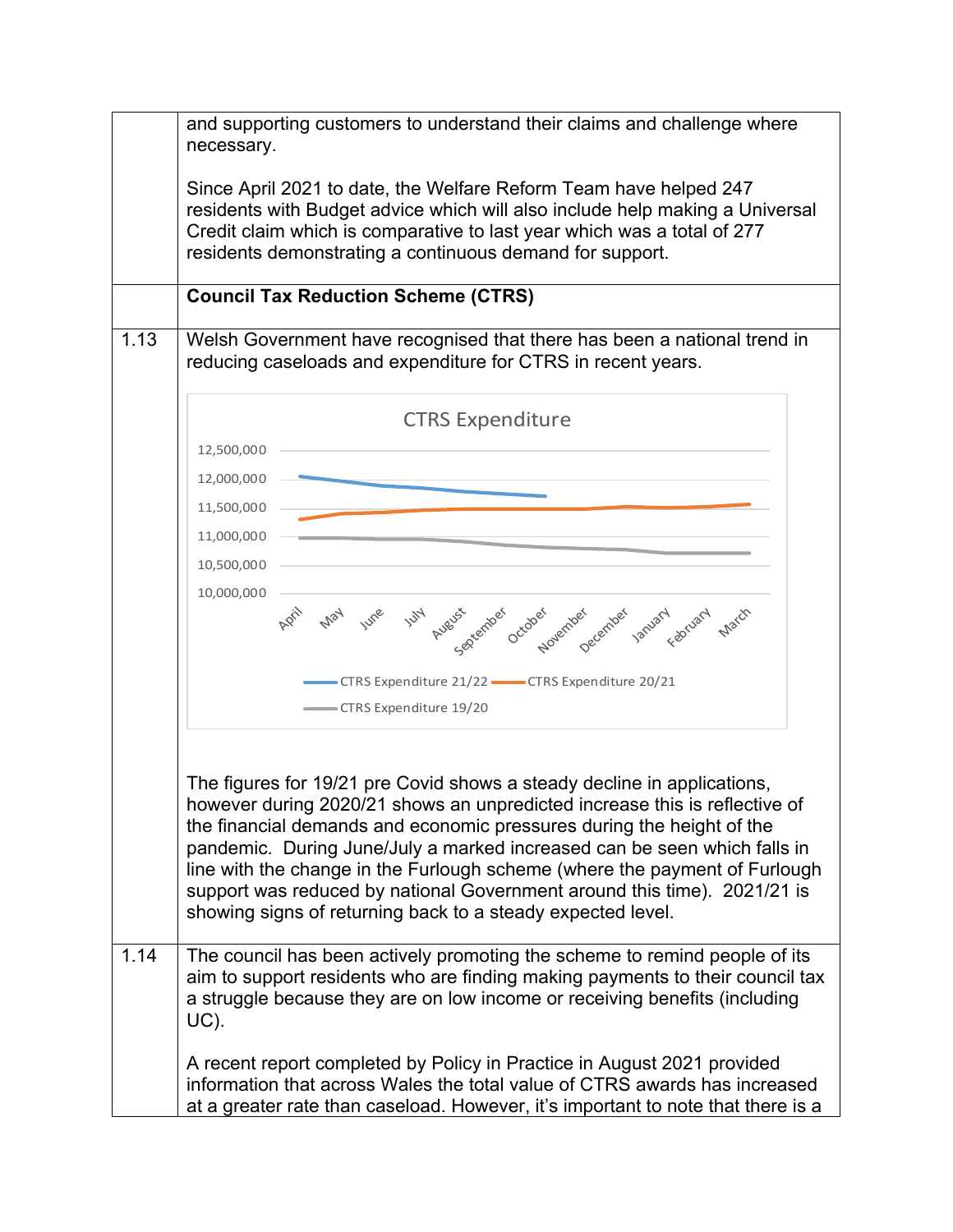|      | regional variation in changes in caseload and the value of awards across<br>Wales. This is due to the increase in average awards reflecting a greater<br>proportion of out-of-work CTRS recipients. Council tax arrears have also<br>increased, particularly amongst those new Universal Credit claimants.<br>There is ongoing work linking in with Council Tax to ensure we support                                                                           |
|------|----------------------------------------------------------------------------------------------------------------------------------------------------------------------------------------------------------------------------------------------------------------------------------------------------------------------------------------------------------------------------------------------------------------------------------------------------------------|
|      | residents at the earliest opportunity, with the introduction of signposting to<br>support with reminder notices.                                                                                                                                                                                                                                                                                                                                               |
|      | <b>Ending of Furlough</b>                                                                                                                                                                                                                                                                                                                                                                                                                                      |
| 1.15 | The Furlough Scheme ended 30 <sup>th</sup> September 2021. According to data in July<br>2021, Flintshire were one of the highest local authority areas for the take up of<br>the scheme at 7%.                                                                                                                                                                                                                                                                 |
|      | The Council has been actively promoting the scheme through other Council<br>departments, joint working partnerships, working groups and Tackling Poverty<br>contacts to remind people of its aim to support residents who are finding<br>making payments to their council tax a struggle because they are on low<br>income or receiving benefits (including UC). An online referral system exists<br>so that referrals can be made to the Welfare Reform Team. |
|      |                                                                                                                                                                                                                                                                                                                                                                                                                                                                |
|      | <b>NHS Track and Trace Isolation Support Grant Payment</b>                                                                                                                                                                                                                                                                                                                                                                                                     |
| 1.16 | The Self Isolation Support Scheme introduced in Wales in November 2020<br>provided a £500 payment for those who could not work from home and had to<br>self-isolate, and for parents and carers on low incomes with children who<br>were self-isolating.                                                                                                                                                                                                       |
|      | The scheme was reviewed from $8th$ August 2021 and the self-isolation<br>payment increased from £500 to £750 for those applying on or after 8 <sup>th</sup><br>August 2021.                                                                                                                                                                                                                                                                                    |
|      | In order to receive the payment, residents are required to fulfil all four of the<br>following criteria:-                                                                                                                                                                                                                                                                                                                                                      |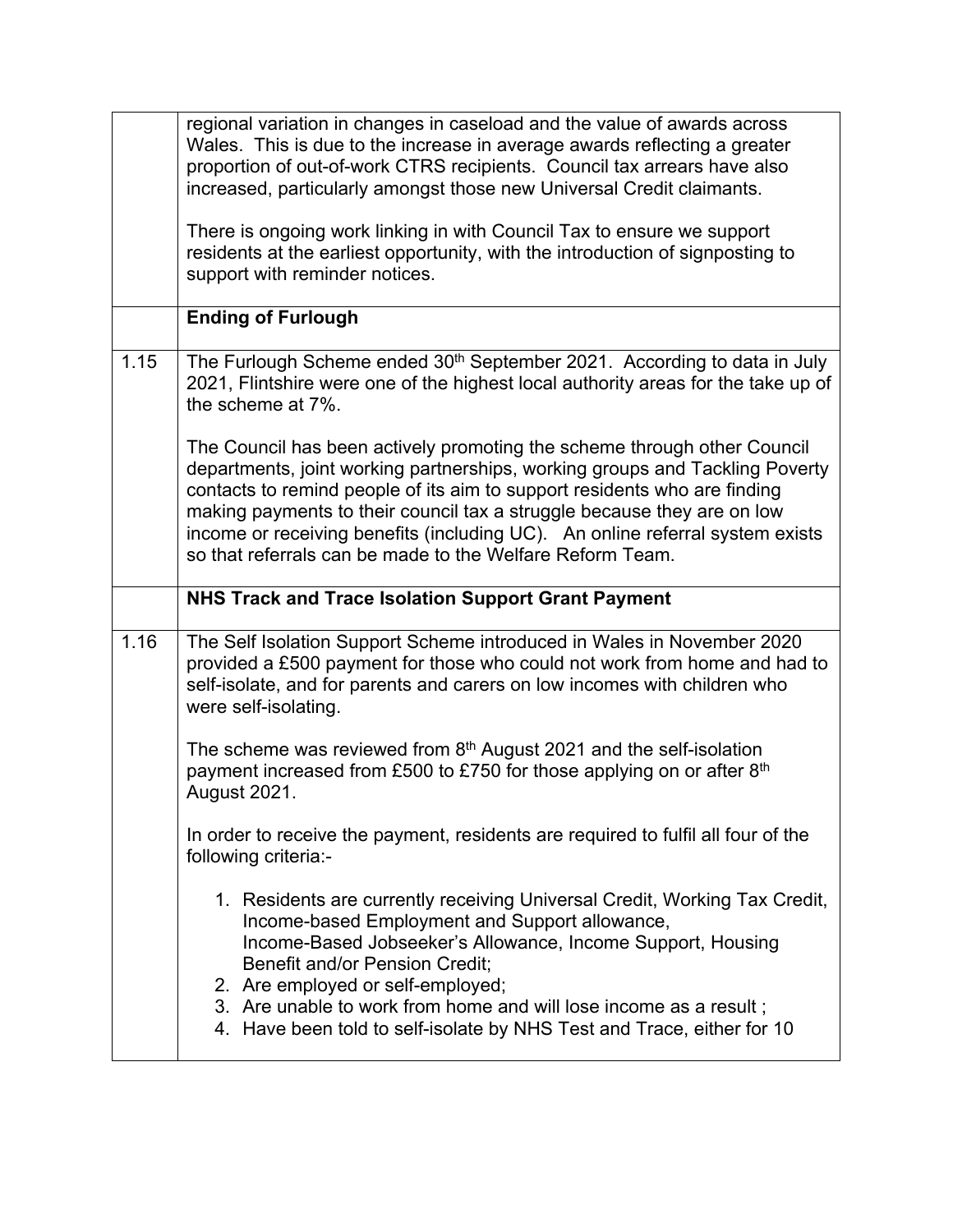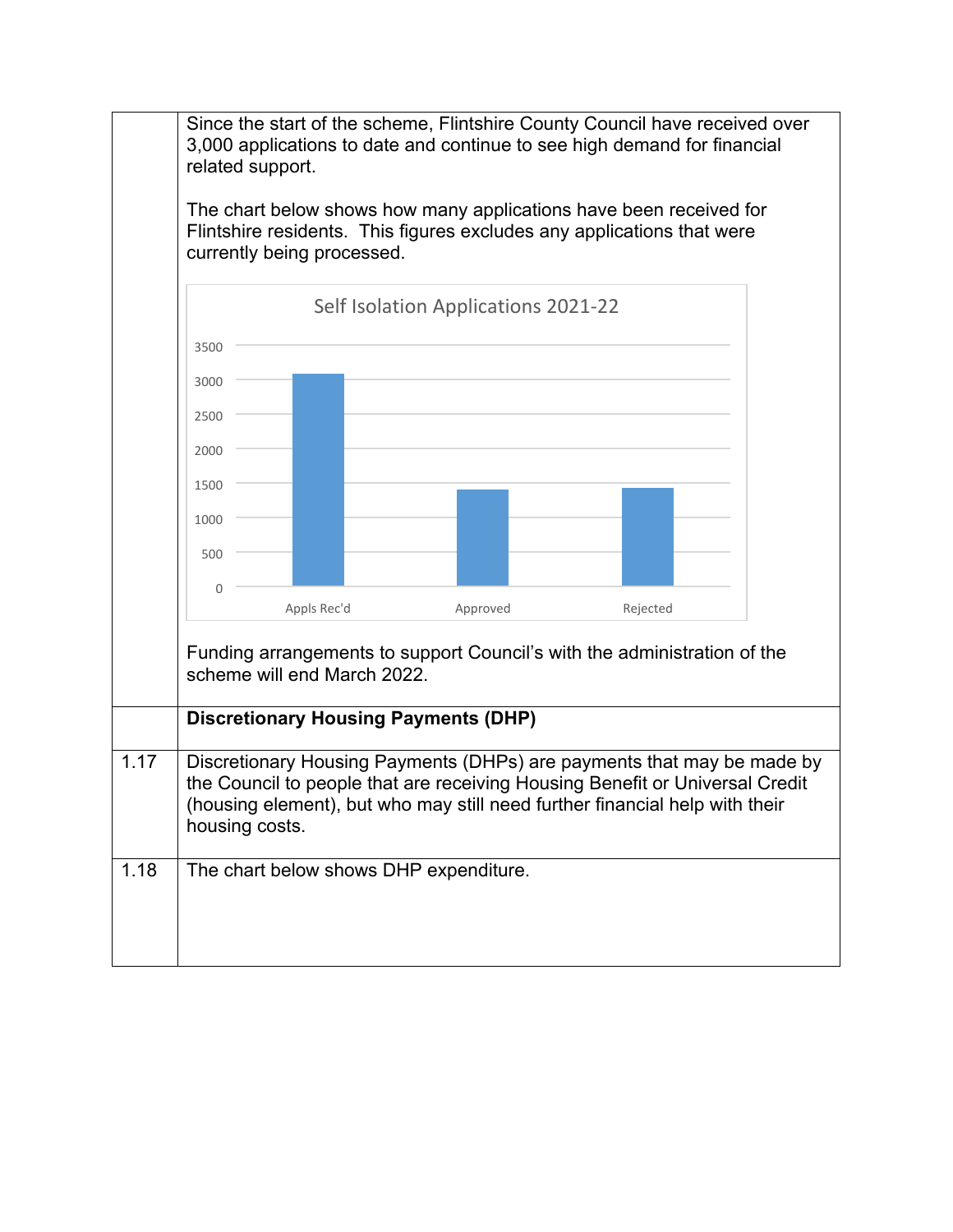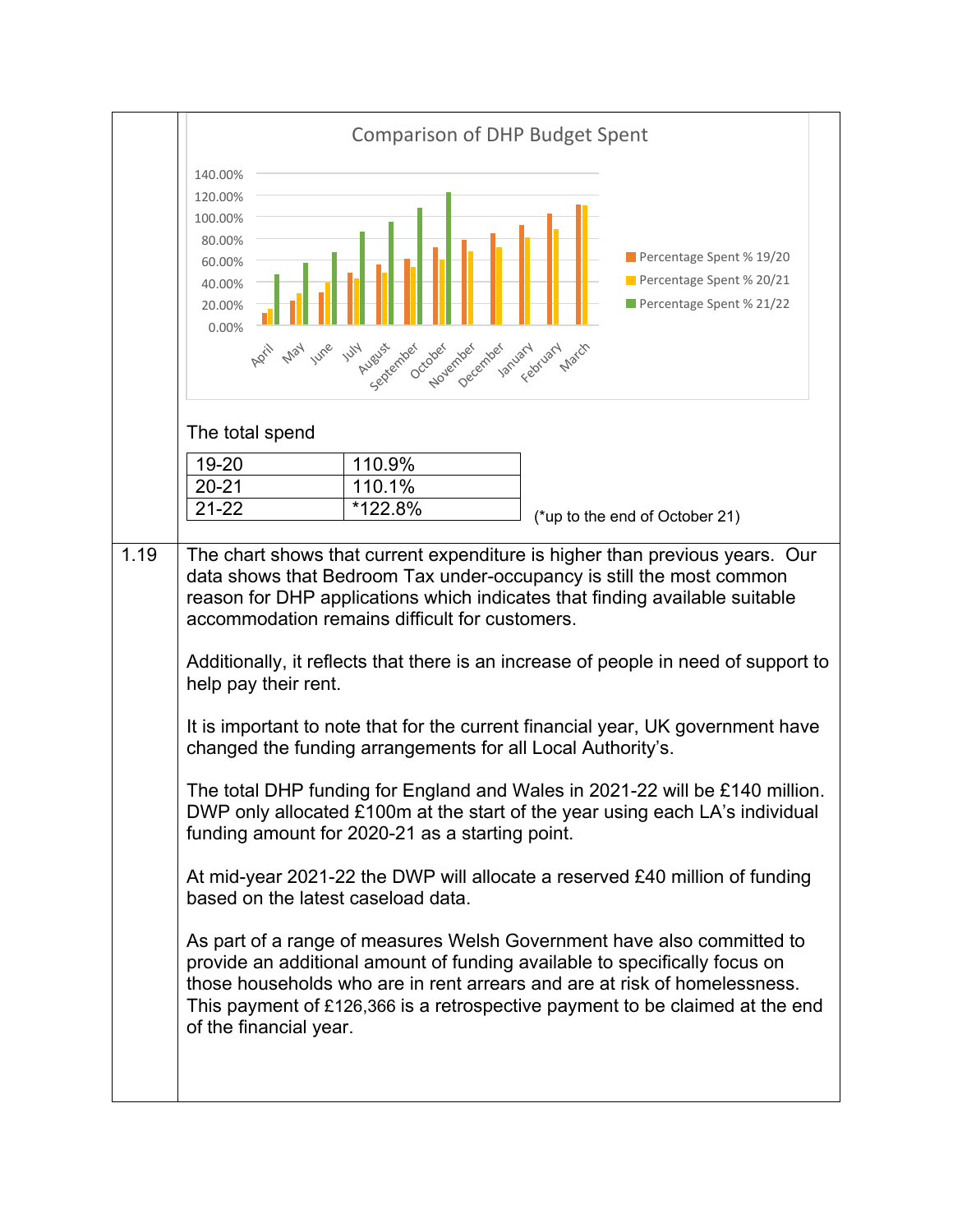|      | <b>Welfare Changes</b>                                                                                                                                                                                                                                                                                                                                                                                                                                                    |
|------|---------------------------------------------------------------------------------------------------------------------------------------------------------------------------------------------------------------------------------------------------------------------------------------------------------------------------------------------------------------------------------------------------------------------------------------------------------------------------|
|      | Universal Credit - Work Allowance                                                                                                                                                                                                                                                                                                                                                                                                                                         |
| 1.20 | Work allowances (the amount someone can earn before their Universal Credit<br>award begins to be reduced) are increasing by £500 a year, or £42 a month.                                                                                                                                                                                                                                                                                                                  |
|      | Also, by 1 December 2021, the Universal Credit taper rate is dropping from<br>63% to 55%. This means working households claiming Universal Credit will<br>get to keep an additional 8p for every £1 of net income they earn over their<br>work allowance.                                                                                                                                                                                                                 |
|      | These allowances are only available to households with children or a<br>disability, so will not include a large proportion of workers.                                                                                                                                                                                                                                                                                                                                    |
|      | Universal Credit - "Managed Migration"                                                                                                                                                                                                                                                                                                                                                                                                                                    |
| 1.21 | The managed move of legacy benefit claimants to UC continues to be<br>delayed with an expected completion date of March 2025.                                                                                                                                                                                                                                                                                                                                             |
|      | <b>Support Services</b>                                                                                                                                                                                                                                                                                                                                                                                                                                                   |
| 1.22 | The Welfare Reform Team combines the administration of discretionary<br>housing payment with general financial and holistic support for all customers<br>inclusive of whether or not they are being impacted by Welfare Reforms and<br>their objectives include:                                                                                                                                                                                                          |
|      | Support the Poverty and vulnerability agenda<br>Contribute to building community and financial resilience<br>$\bullet$<br>Provide interventions to residents with financial, fuel and child poverty<br>concerns<br>Provide a range of supportive measures to mitigate the impacts of<br>poverty and vulnerability.                                                                                                                                                        |
| 1.23 | Assistance is offered and provided to residents who may be struggling to re-<br>align their finances, e.g. assistance to navigate which benefits they could<br>claim and help to access other support that may be available.<br>As part of the drive for the holistic approach to supporting residents,<br>partnership and collective working arrangements have been created with<br>organisations such as; Warm Wales; and Flintshire Local Voluntary Council<br>(FLVC). |
| 1.24 | Working with and developing partnerships is key to successful outcomes for<br>our residents.                                                                                                                                                                                                                                                                                                                                                                              |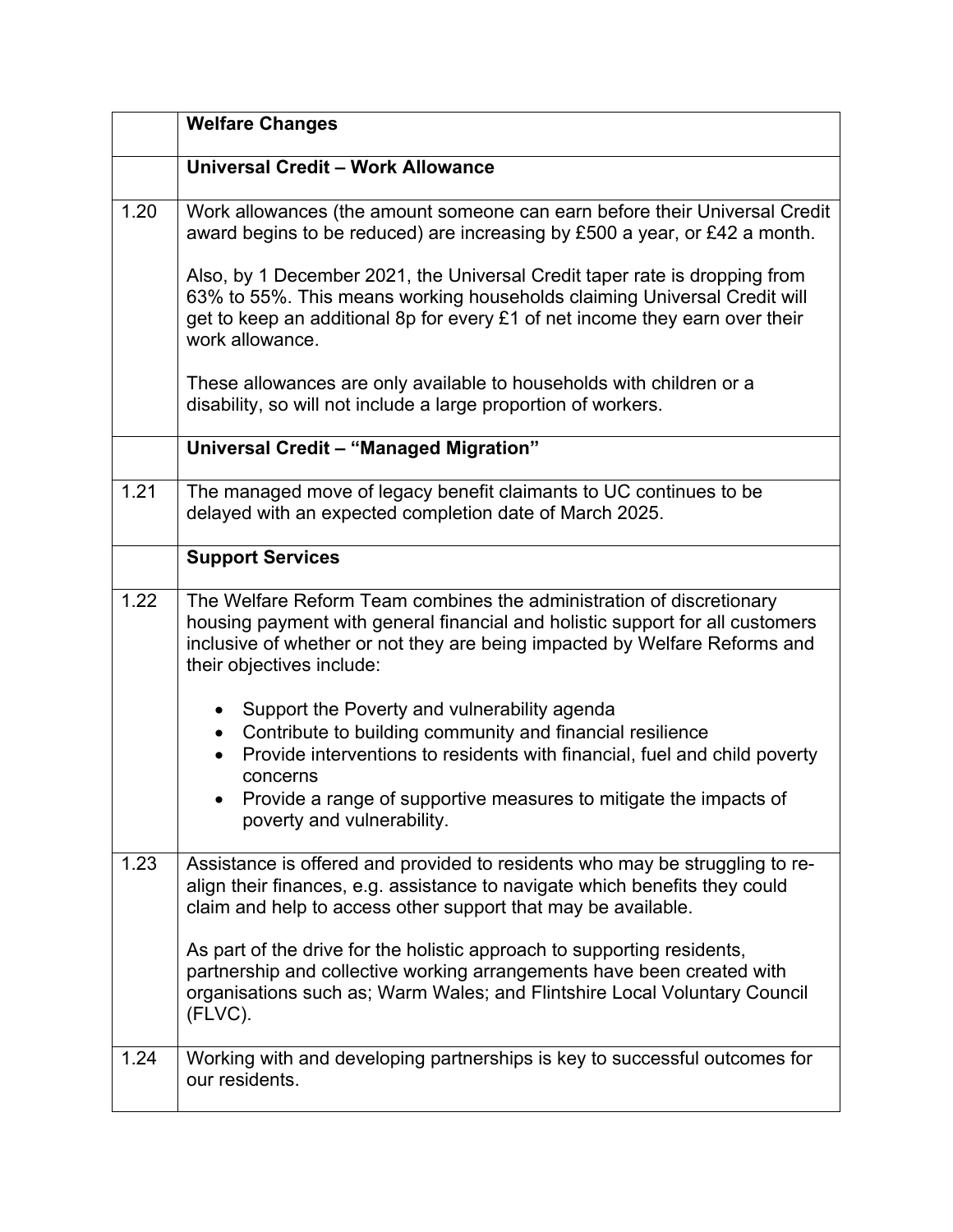| 1.25 |                                                                                                                                                                                                                                                                                                                                                |    | This work is critical now and will provide an opportunity to reflect on the<br>effectiveness of support and partnerships which will enable these services to<br>be available to flexibly respond to emerging issues in the future.                                                                                 |    |  |
|------|------------------------------------------------------------------------------------------------------------------------------------------------------------------------------------------------------------------------------------------------------------------------------------------------------------------------------------------------|----|--------------------------------------------------------------------------------------------------------------------------------------------------------------------------------------------------------------------------------------------------------------------------------------------------------------------|----|--|
| 1.26 | negative impacts on their financial situation.                                                                                                                                                                                                                                                                                                 |    | The Pandemic has highlighted and resulted in more residents experiencing                                                                                                                                                                                                                                           |    |  |
|      | increased volume of referrals.                                                                                                                                                                                                                                                                                                                 |    | The service has been adapted to provide welfare support over the telephone<br>which has meant that the service has been able to respond promptly to the                                                                                                                                                            |    |  |
| 1.27 | while others fell into debt for the first time.                                                                                                                                                                                                                                                                                                |    | A recent report from the Senedd Equality and Social Justice Committee<br>estimated that over 280,000 people in Wales had fallen behind on household<br>bill payments since the start of the lockdown, accruing £73 million in arrears<br>and the pandemic exacerbated debt issues some people were already facing, |    |  |
| 1.28 | The chart below shows the growth of Welfare Referrals comparing this<br>financial year to the previous year ( $Q1 & Q2$ ). This shows an 8% increase in<br>demand for support for Q1 and over 50% increase for Q2. This may be<br>indicative of the effects on the pandemic and those who have experienced<br>reduced income and rising costs. |    |                                                                                                                                                                                                                                                                                                                    |    |  |
|      |                                                                                                                                                                                                                                                                                                                                                |    | Welfare Support Q1 & Q2                                                                                                                                                                                                                                                                                            |    |  |
|      | 400                                                                                                                                                                                                                                                                                                                                            |    |                                                                                                                                                                                                                                                                                                                    |    |  |
|      | 350                                                                                                                                                                                                                                                                                                                                            |    |                                                                                                                                                                                                                                                                                                                    |    |  |
|      | 300                                                                                                                                                                                                                                                                                                                                            |    |                                                                                                                                                                                                                                                                                                                    |    |  |
|      | 250                                                                                                                                                                                                                                                                                                                                            |    |                                                                                                                                                                                                                                                                                                                    |    |  |
|      | 200                                                                                                                                                                                                                                                                                                                                            |    |                                                                                                                                                                                                                                                                                                                    |    |  |
|      | 150                                                                                                                                                                                                                                                                                                                                            |    |                                                                                                                                                                                                                                                                                                                    |    |  |
|      | 100                                                                                                                                                                                                                                                                                                                                            |    |                                                                                                                                                                                                                                                                                                                    |    |  |
|      | 50                                                                                                                                                                                                                                                                                                                                             |    |                                                                                                                                                                                                                                                                                                                    |    |  |
|      | $\Omega$                                                                                                                                                                                                                                                                                                                                       | Q1 |                                                                                                                                                                                                                                                                                                                    | Q2 |  |
|      |                                                                                                                                                                                                                                                                                                                                                |    | $\blacksquare$ 2020-21 $\blacksquare$ 2021-22                                                                                                                                                                                                                                                                      |    |  |
|      |                                                                                                                                                                                                                                                                                                                                                |    |                                                                                                                                                                                                                                                                                                                    |    |  |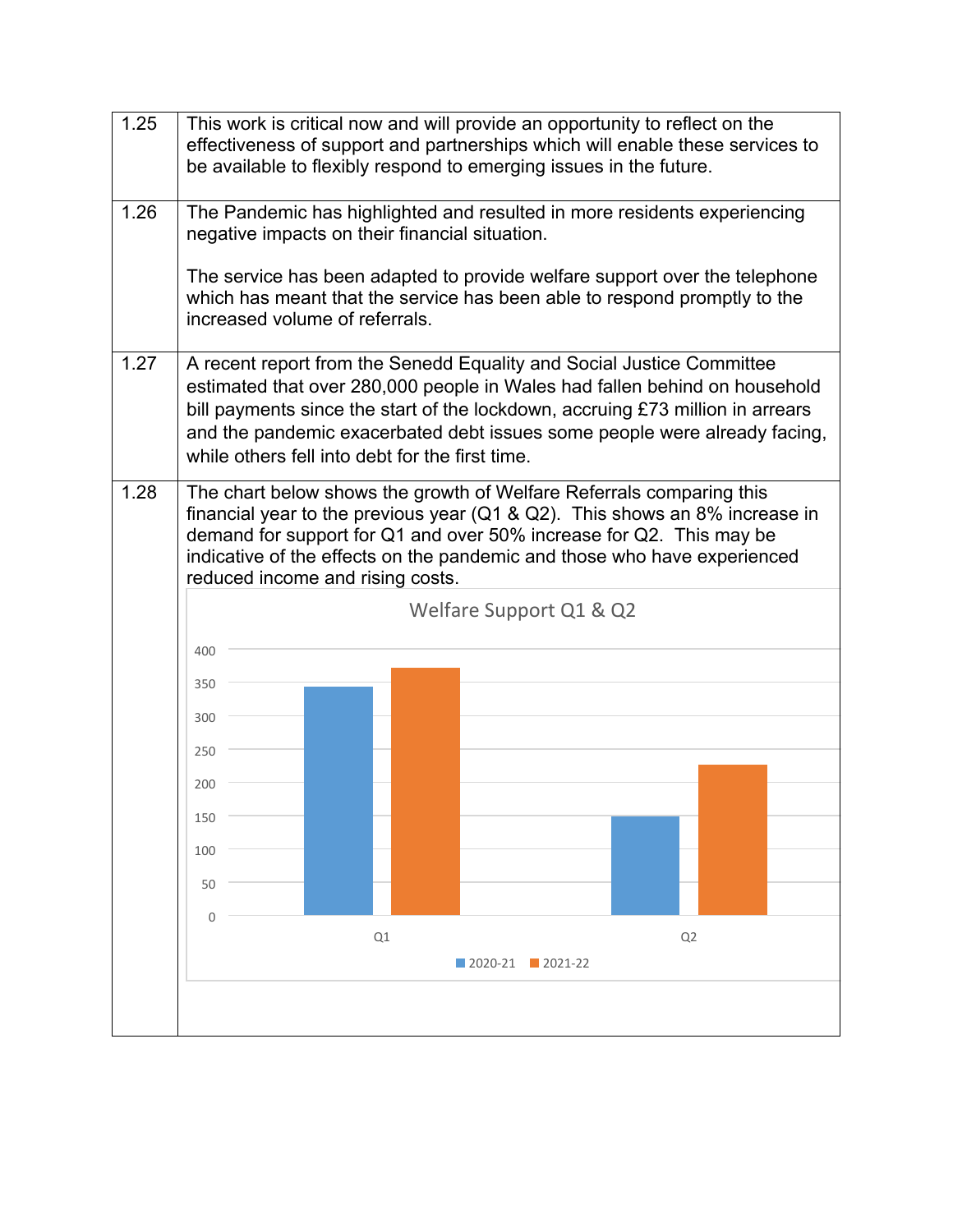

| $\overline{2.00}$ | <b>RESOURCE IMPLICATIONS</b>                                                                                                                                                                        |
|-------------------|-----------------------------------------------------------------------------------------------------------------------------------------------------------------------------------------------------|
| 2.01              | Due to the changes in funding arrangements by DWP for 2021/22, the initial<br>funding for Flintshire for 2021/22 is £205,444. The second instalment is due<br>to be received by Flintshire shortly. |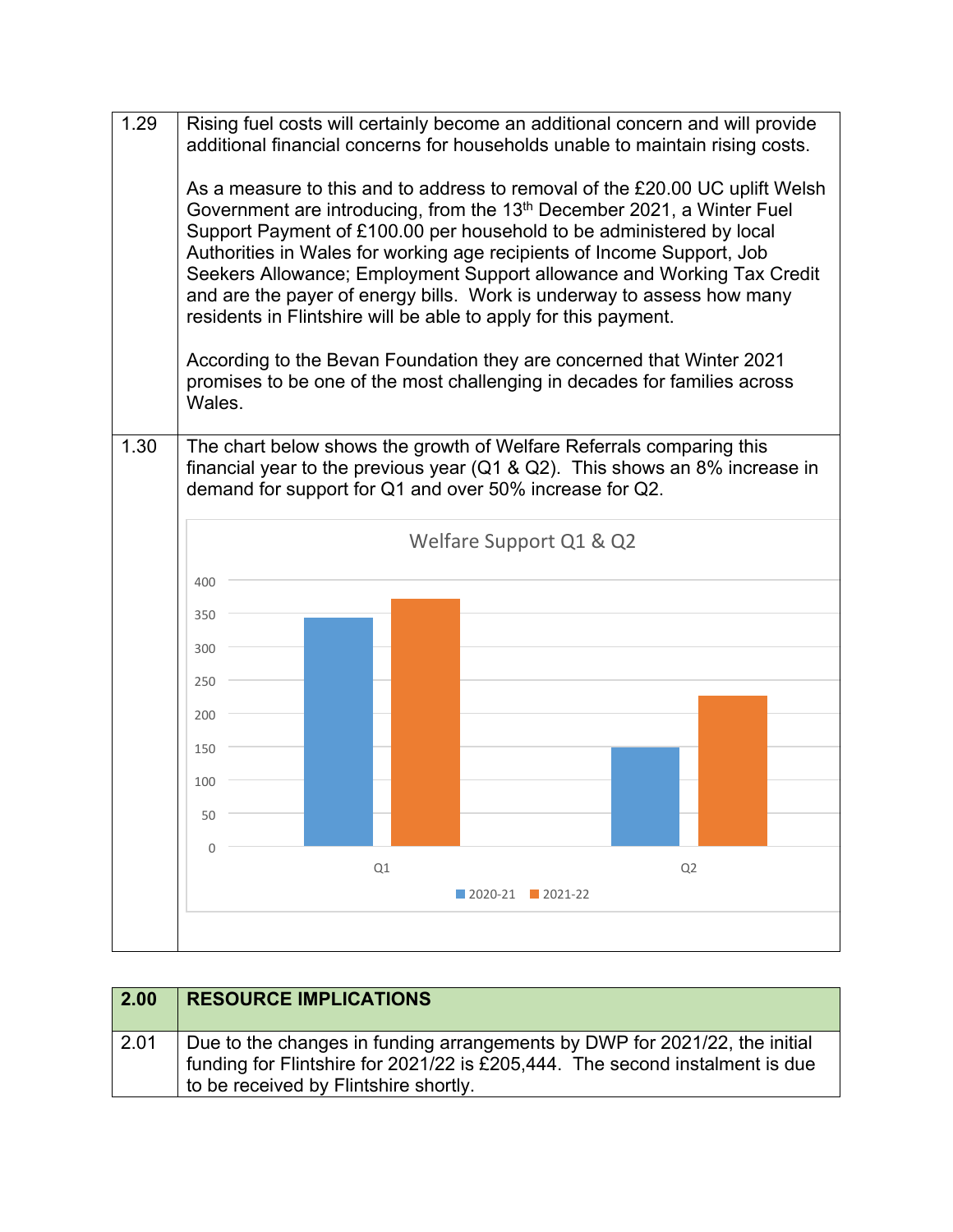| 2.02 | Delivery of Personal Budgeting Support may be moved to be provided by<br>Local Authorities.<br>Welfare and budgeting support will continue to be provided by the Welfare<br>Reform Team due to the extra resources that have been secured for the next<br>two years and a further financial pressure has been highlighted for year three.                                     |
|------|-------------------------------------------------------------------------------------------------------------------------------------------------------------------------------------------------------------------------------------------------------------------------------------------------------------------------------------------------------------------------------|
| 2.03 | Our understanding is that there are long lead times to access debt advice<br>which can exacerbate an already challenging financial situation. Additional<br>resources are currently being considered to fund a specialist debt advisor<br>within the Housing Benefits Service and a business case is being developed<br>to secure funding resource this much needed position. |
| 2.04 | Introduction of new Welsh Government initiatives such as Winter Support<br>Grant being implemented from 13 <sup>th</sup> December 2021, with very little lead-in<br>time for Council's to consider resource and implementation plans to<br>administer the scheme.                                                                                                             |
| 2.05 | The team have a good understanding of any emerging trends which could<br>potentially put a customer at risk of losing their home or reaching crisis point<br>and are able to share any such observations amongst other organisations<br>both internal and externally.                                                                                                         |
| 2.06 | The approach of the team has been really clear in terms of support being<br>focused on the customer and their needs to move forward into a better<br>position both financially and in terms of their general well-being.                                                                                                                                                      |

| 3.00 |                                                                                                                                                                                                                                                                                                                                                                                                       | <b>IMPACT ASSESSMENT AND RISK MANAGEMENT</b>                                                                               |
|------|-------------------------------------------------------------------------------------------------------------------------------------------------------------------------------------------------------------------------------------------------------------------------------------------------------------------------------------------------------------------------------------------------------|----------------------------------------------------------------------------------------------------------------------------|
| 3.01 | Since April 2019, the DWP have not provided funding to the Council to<br>provide support to Universal Credit customers with Personal Budgeting<br>Support and Assisted Digital Support. The team have continued to deliver this<br>and during 2020/21 and 429 residents were provided with personal budgeting<br>support.<br>Continuing demand for DHP to support households at risk of homelessness. |                                                                                                                            |
| 3.02 | Under the five delivery principles of the Well-being of Future Generations Act<br>the Welfare Reform Team can have the following impacts:                                                                                                                                                                                                                                                             |                                                                                                                            |
|      | Long-term                                                                                                                                                                                                                                                                                                                                                                                             | Positive impact on longer term solutions to help<br>people manage their financial commitment and<br>sustaining their homes |
|      | Prevention                                                                                                                                                                                                                                                                                                                                                                                            | Positive impact by supporting people out of<br>poverty.                                                                    |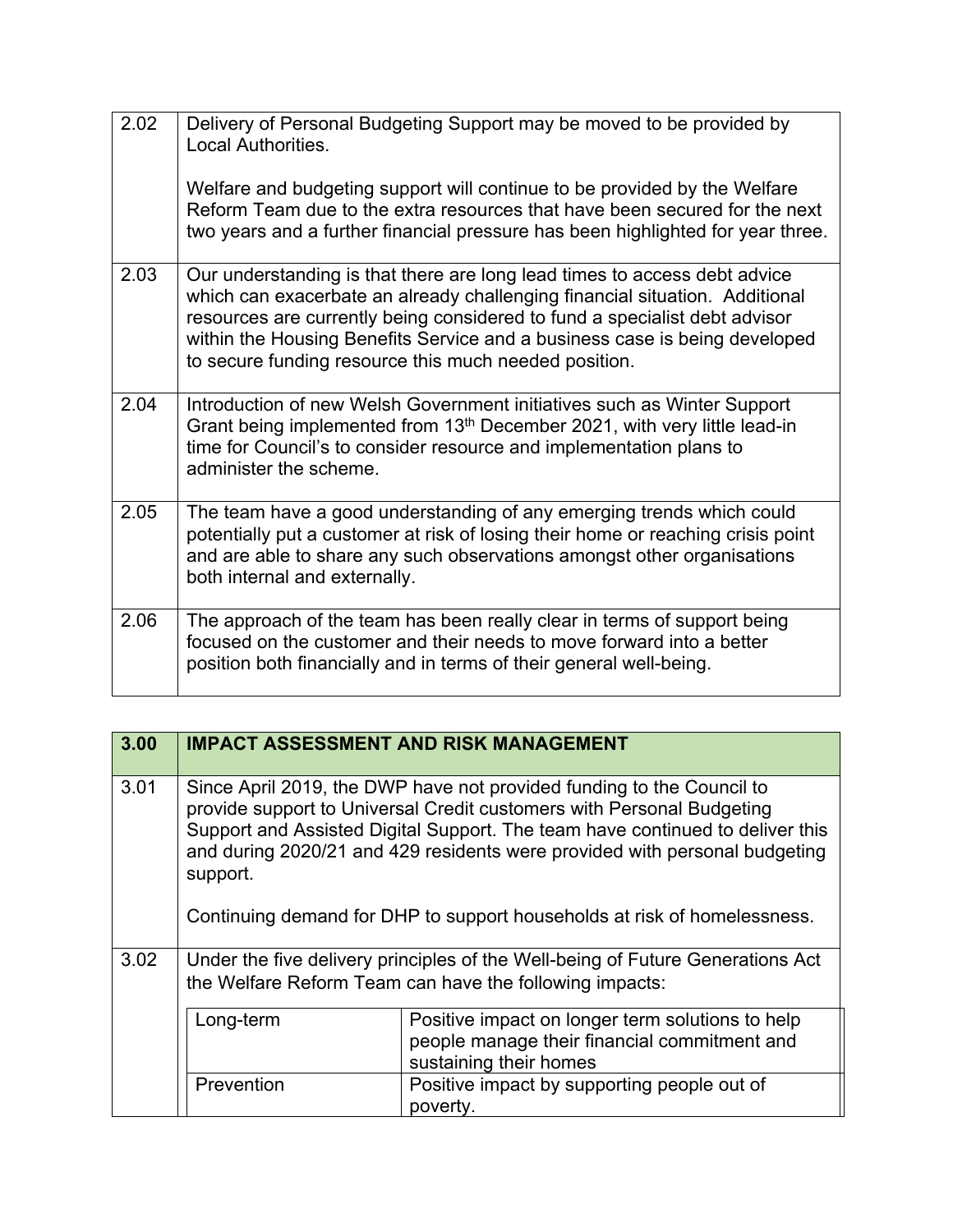| Integration                    | Positive impact by working with other organisations<br>to promote positive changes.                                                                                       |
|--------------------------------|---------------------------------------------------------------------------------------------------------------------------------------------------------------------------|
| Collaboration                  | As above                                                                                                                                                                  |
| Involvement                    | As above                                                                                                                                                                  |
| <b>Well-being Goals Impact</b> |                                                                                                                                                                           |
| <b>Prosperous Wales</b>        | Positive impact – support residents to address<br>poverty and improve life chances particularly those<br>most adversely impacted by Welfare Reforms.                      |
| <b>Resilient Wales</b>         | No impact                                                                                                                                                                 |
| <b>Healthier Wales</b>         | Positive – supporting residents with skills and<br>knowledge that influence better choices which<br>promote better health and wellbeing.                                  |
| More equal Wales               | Positive - By supporting residents to move out of<br>poverty this also contributes to enabling residents<br>to fulfil their potential no matter what their<br>background. |
| <b>Cohesive Wales</b>          | No impact                                                                                                                                                                 |
| <b>Vibrant Wales</b>           | No impact                                                                                                                                                                 |
| Globally responsible<br>Wales  | Positive -support residents to make simple<br>changes such as reviewing energy providers and<br>bank processes - such as the promotion of local<br>credit unions.         |

| 4.00 | <b>CONSULTATIONS REQUIRED/CARRIED OUT</b> |
|------|-------------------------------------------|
| 4.01 | None.                                     |

| 5.00 | <b>APPENDICES</b> |
|------|-------------------|
| 5.01 | None.             |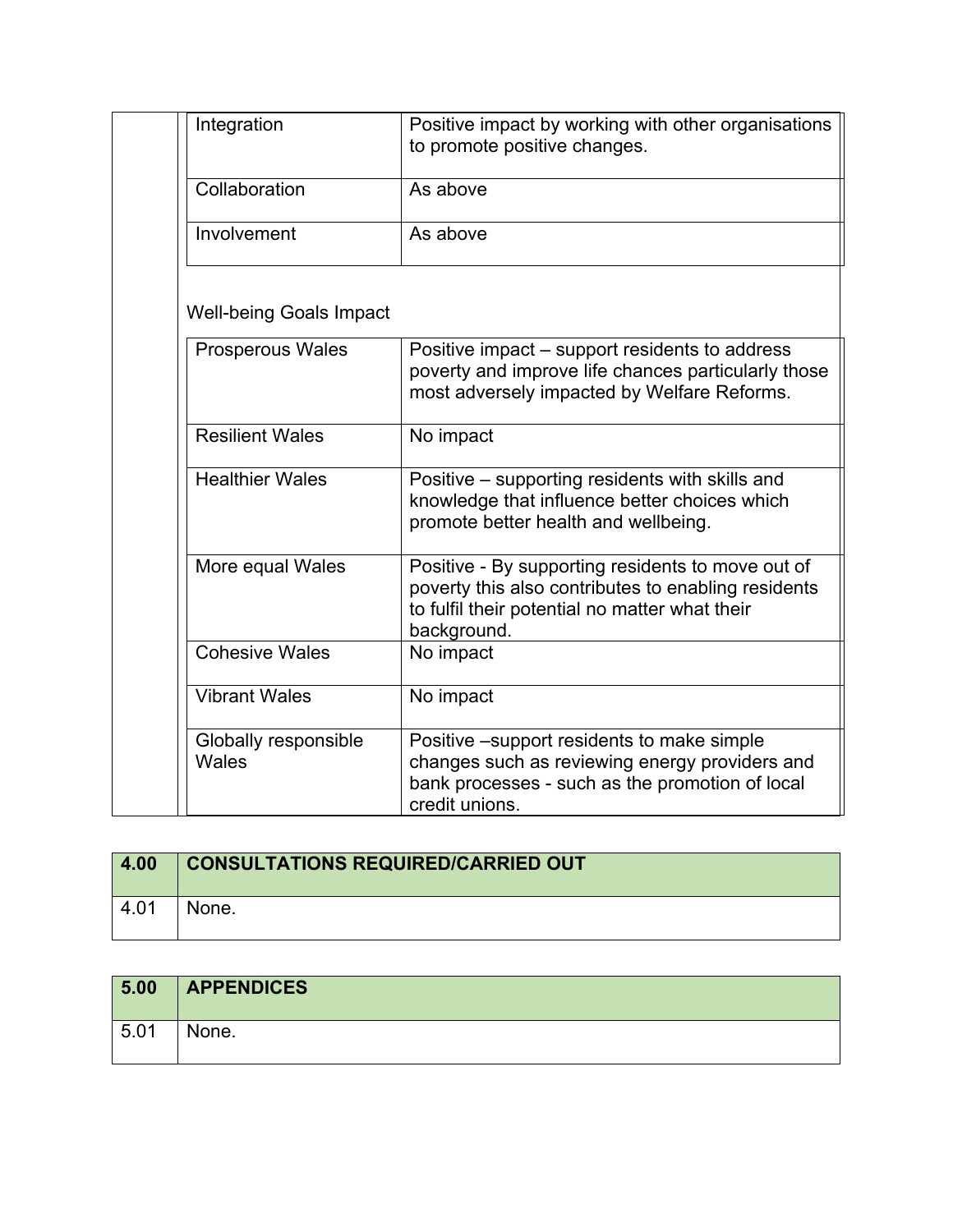| 6.00 | <b>LIST OF ACCESSIBLE BACKGROUND DOCUMENTS</b>                                                                                                       |
|------|------------------------------------------------------------------------------------------------------------------------------------------------------|
| 6.01 | https://stat-<br>xplore.dwp.gov.uk/webapi/metadata/dashboards/bc/index.htmlhttps://senedd.wales/<br>media/qfalt0jy/cr-ld14666-e.pdf                  |
|      | https://www.bevanfoundation.org/views/support-winter-2021/<br>https://policyinpractice.co.uk/new-report-covid-19-and-council-tax-reduction-in-wales/ |

| 7.00 |                                                                | <b>CONTACT OFFICER DETAILS</b>                    |
|------|----------------------------------------------------------------|---------------------------------------------------|
| 7.01 | <b>Contact Officer: Jen Griffiths</b><br>Telephone:<br>E-mail: | 01352 – 702929<br>Jen.Griffiths@flintshire.gov.uk |

| 8.00 | <b>GLOSSARY OF TERMS</b>                                                                                                                                                                                                                                                                           |
|------|----------------------------------------------------------------------------------------------------------------------------------------------------------------------------------------------------------------------------------------------------------------------------------------------------|
| 8.01 | <b>Discretionary Housing Payment (DHP) Discretionary Housing Payments</b><br>(DHPs) are payments that may be made by the Council to people that are<br>receiving Housing Benefit or Universal Credit (Housing Element), but who<br>may still need further financial help with their housing costs. |
| 8.02 | <b>Eligible Rent</b> – this is the amount of rent (net of any ineligible services) that a<br>claim for housing benefit or universal credit is calculated from.                                                                                                                                     |
| 8.03 | Housing Benefit - helps tenants pay all, or part of their rent if they have a low<br>income. Housing Benefit is administered by Local Authorities.                                                                                                                                                 |
| 8.04 | <b>Ineligible Services</b> – These are charges that may be included in rent that are<br>not eligible for support through either housing benefit or universal credit.<br>Such as: heating; lighting; hot water; meals.                                                                              |
| 8.05 | <b>Registered Social Landlord</b> (RSL) - RSLs are not-for-profit organisations<br>that aim to provide good, low cost accommodation.                                                                                                                                                               |
| 8.06 | <b>Spare Bedroom</b> – in the context of the spare room subsidy (or bedroom tax)<br>this is where there are more bedrooms in the property than the household<br>need. For example, a single person living in a two bedroom house would be<br>deemed as having one "spare" bedroom.                 |